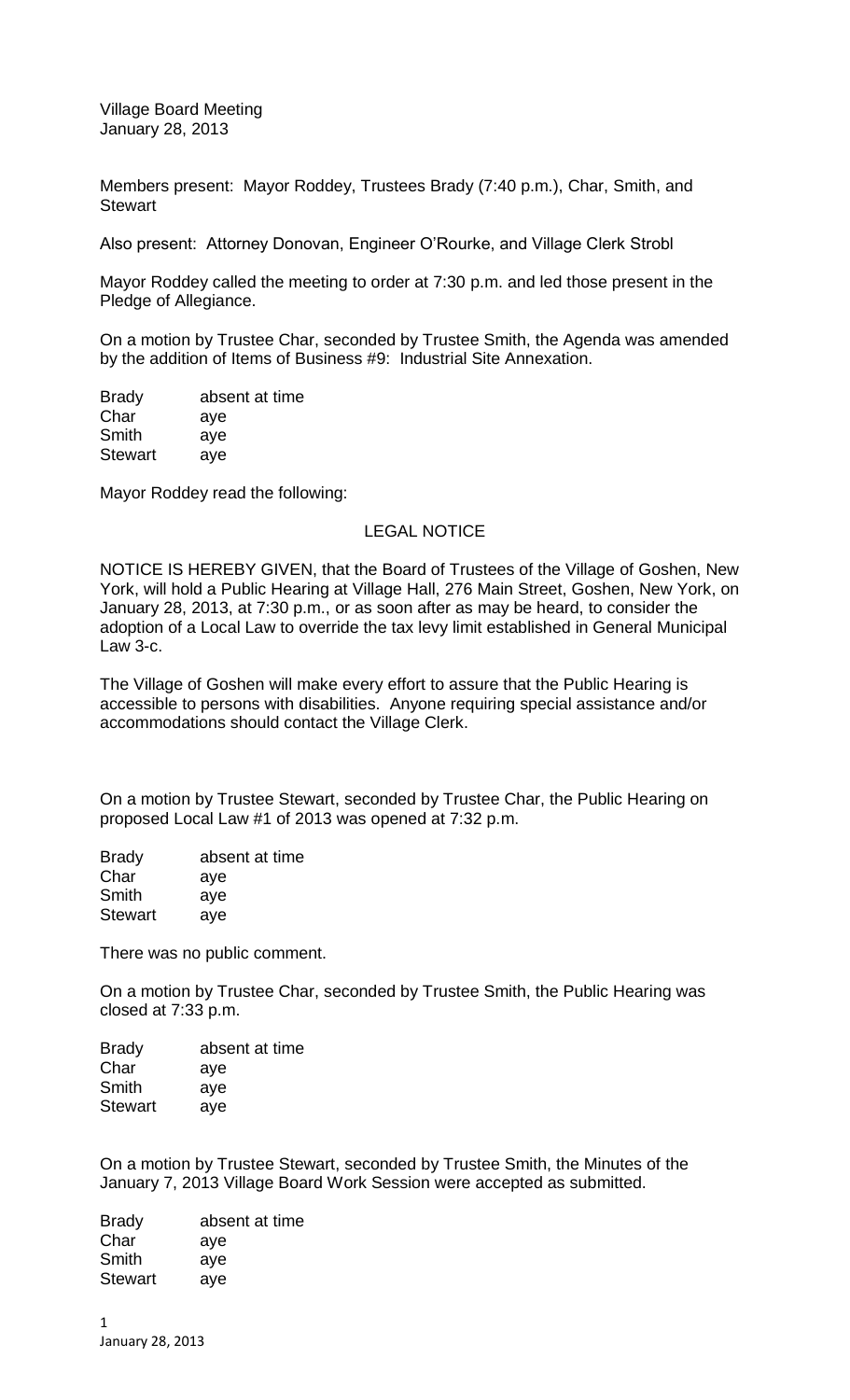On a motion by Trustee Char, seconded by Trustee Smith, the Minutes of the January 14, 2013 Village Board Meeting were accepted as submitted.

Brady absent at time Char aye Smith aye Stewart aye

The Board reviewed an accounting of outstanding water/sewer accounts, scheduled to be re-levied on Village taxes if not paid by February 28, 2013.

On a motion by Trustee Smith, seconded by Trustee Stewart, bills as examined by members of the Board were approved in accordance with Abstract 2012/2013 number 10, check numbers 4644 through 4975, in the amount of \$1,716,400.46, and wire transfers in the amount of \$245,977.59, for a grand total of \$1,962,378.05.

| <b>Brady</b>   | absent at time |
|----------------|----------------|
| Char           | aye            |
| Smith          | aye            |
| <b>Stewart</b> | aye            |

Trustee Char moved the following, which was seconded by Trustee Smith:

**WHEREAS,** Section 2019-a of the Uniform Justice Court Act requires that town and village justices annually provide their court records and dockets to their respective town and village auditing boards, and that such records then be examined or audited and that fact be entered into the minutes of the board's proceedings; and

**WHEREAS,** the Unified Court System's *Action Plan for the Justice Courts,* announced November 2006, includes initiatives to improve accountability and controls over Justice Court finances and records, including an increased monitoring of town and village board compliance with section 2019-a; now, therefore,

**BE IT RESOLVED,** that the Village Board of the Village of Goshen acknowledges that the required audit has been conducted by Nugent & Haeussler, P.C., and delivered to the Village on January 15, 2013.

| absent at time |
|----------------|
| aye            |
| aye            |
| aye            |
|                |

On a motion by Trustee Stewart, seconded by Trustee Char, the Village Board hereby resolves to hold a Public Hearing on February 11, 2013, at 7:30 p.m., or as soon after as may be heard, for the consideration of adoption of: A Local Law to amend Section VII of Appendix A of the Code of the Village of Goshen – Sign Regulations.

| <b>Brady</b>   | absent at time |
|----------------|----------------|
| Char           | aye            |
| Smith          | aye            |
| <b>Stewart</b> | aye            |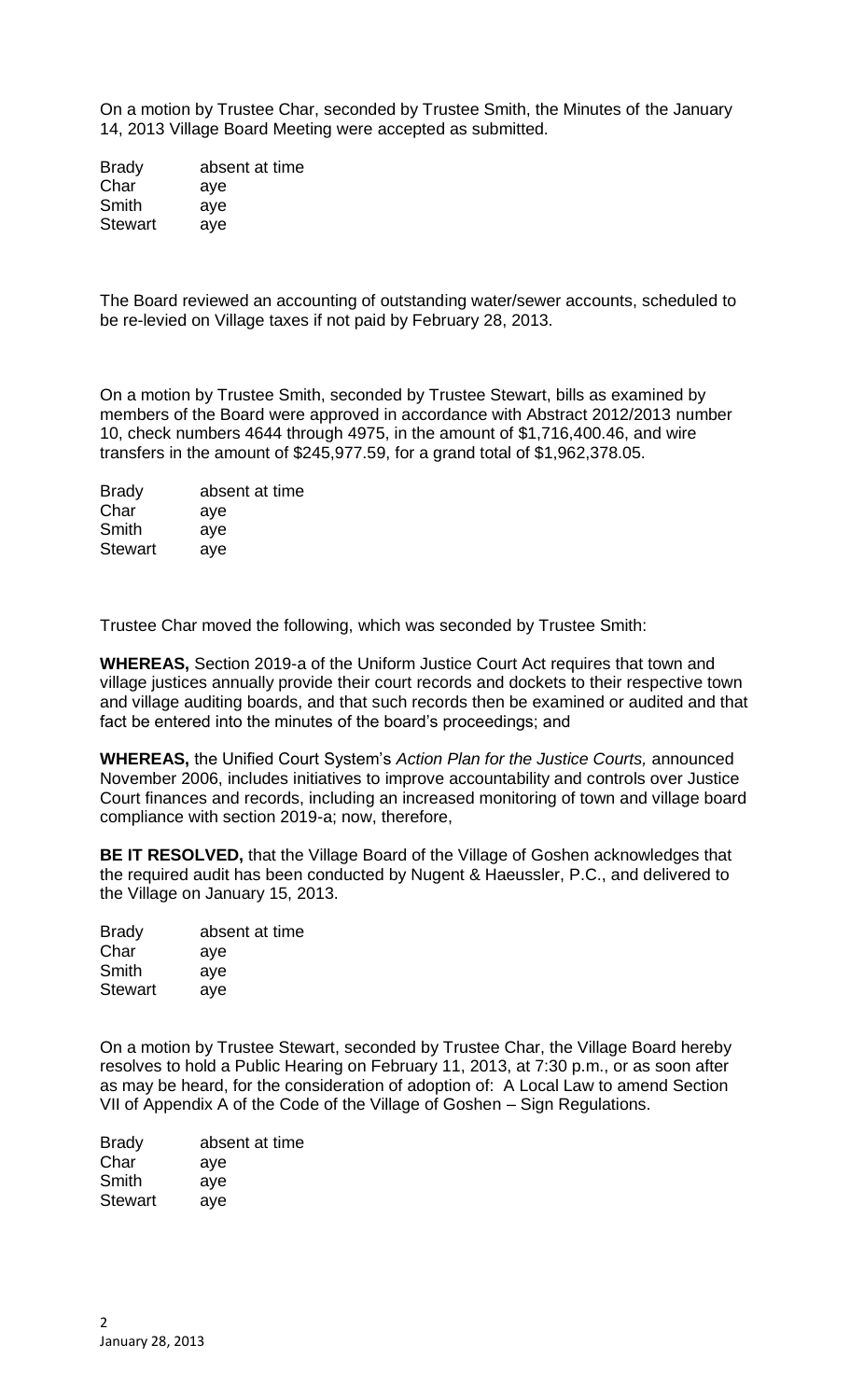The following was moved by Trustee Char, and seconded by Trustee Smith:

**WHEREAS**, Frank Zellner, the owner of certain real property located at 41 Prospect Avenue in the Village of Goshen which property is designated on the tax map as Section 111, Block 21, Lot 24 has heretofore made application to the Village Planning Board for certain land use approvals; and

**WHEREAS**, pursuant to Chapter 2 of the Code of the Village of Goshen applicants for land use approvals are responsible to pay certain fees in the amounts, including professional consultants fees, as set forth therein; and

**WHEREAS**, pursuant to Section 2-163 of the Village Code, the Village Board is empowered to relevy any unpaid fees; and

**WHEREAS**, multiple attempts have been made to collect the fees due from Mr. Zellner who has at all times refused and neglected to pay the amounts rightly due and owing to the Village of Goshen;

**NOW**, **THEREFORE**, it is hereby

**RESOLVED**, that the Village determines to relevy the unpaid fees owed by Mr. Zellner to the Village of Goshen on his Village tax bill next upcoming regarding the real property known and designated as Section 111, Block 21, Lot 24 and the Village is hereby empowered to take any and all actions necessary and required to effectuate this Resolution.

| Brady   | aye |
|---------|-----|
| Char    | aye |
| Smith   | aye |
| Stewart | ave |

Trustee Char moved the following, which was seconded by Trustee Brady:

**WHEREAS,** the Village of Goshen has received two bid proposals for the Goshen Water Meter Replacement Project; and

**WHEREAS,** the lowest bid, in the amount of \$248,599.00, was received from Badger Meter Inc., Milwaukee, WI; and

**WHEREAS,** Badger Meter Inc. is the lowest responsible bidder for the Water Meter Replacement Project, having submitted all required documentation and bidding certification to consider their bid in the amount of \$248,599.00 complete; and

**WHEREAS,** Lanc & Tully Engineering and Surveying, P.C. has determined that the proposed equipment to be supplied for the project has been reviewed and discussed with the manufacturers to ensure general compliance with the technical specifications to the fullest extent practical;

## **NOW, THEREFORE,** it is hereby

**RESOLVED,** that the Goshen Water Meter Replacement Project be awarded to Badger Meter Inc., Milwaukee WI.

| <b>Brady</b>   | aye |
|----------------|-----|
| Char           | aye |
| Smith          | aye |
| <b>Stewart</b> | aye |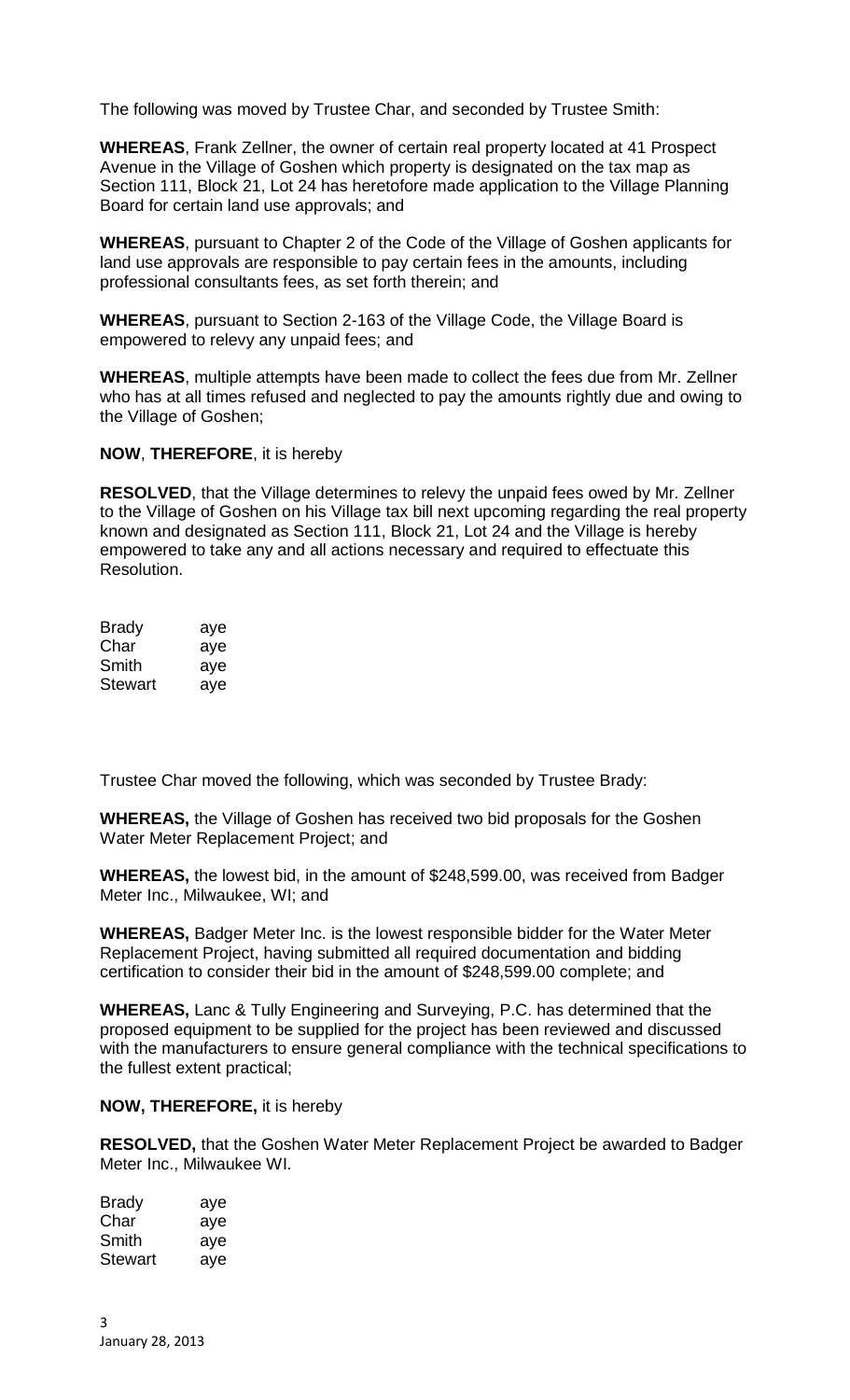On a motion by Trustee Smith, seconded by Trustee Char, the Mayor is hereby authorized to sign a proposal from Melick-Tully and Associates, P.C., for Geotechnical Engineering Consultation Services at the Goshen Reservoir No. 1 Dam. The total cost for the services will not exceed \$23,800.

| Brady   | aye |
|---------|-----|
| Char    | aye |
| Smith   | aye |
| Stewart | aye |

Trustee Smith moved the following, which was seconded by Trustee Stewart:

**WHEREAS**, the Village of Goshen is the owner of certain unimproved real property consisting of approximately 113.6 acres and having an address of 2500 New York State Route 17M, Goshen, New York; and

**WHEREAS**, the said property is located within both the Town of Goshen and the Village of Goshen with the parcel located in the Town of Goshen being designated on the tax map as Section 10, Block 1, Lot 63 and consisting of approximately 60.4 acres while the parcel located in the Village being designated as Section 117, Block 1, Lot 11 and consisting of approximately 53.2 acres; and

**WHEREAS**, the premises are not required for any municipal purpose and are presently being actively marketed for sale in an attempt to generate revenue both through sale proceeds and future tax revenues; and

**WHEREAS**, to facilitate the sale of the premises and to avoid a segmented review process regarding the land use approvals that will be required for the ultimate development of the premises, the Village finds that it is in the overall public interest to annex that portion of the said premises located in the Town of Goshen into the Village of Goshen;

## **NOW**, **THEREFORE**, it is hereby

**RESOLVED**, that the Village finds that the annexation of the premises known and designated as Section 10, Block 1, Lot 63 from the Town of Goshen into the Village of Goshen is in the overall public interest; and it is further

**RESOLVED**, that the Mayor of the Village of Goshen is hereby empowered and authorized to communicate this position to the Town of Goshen and is further authorized to take whatever steps are appropriate and necessary on behalf of the Village Board to complete the annexation of the premises described herein into the Village.

| <b>Brady</b>   | aye |
|----------------|-----|
| Char           | aye |
| Smith          | aye |
| <b>Stewart</b> | aye |

On a motion by Trustee Char, seconded by Trustee Smith, the Village Board of the Village of Goshen, as lead agency, hereby issues a negative declaration pursuant to the applicable provisions of the State Environmental Quality Review Act, set forth at 6NYCRR Part 617 *et seq.,* in the action: adoption of Local Law #1 of 2013.

Brady aye Char aye Smith aye Stewart aye